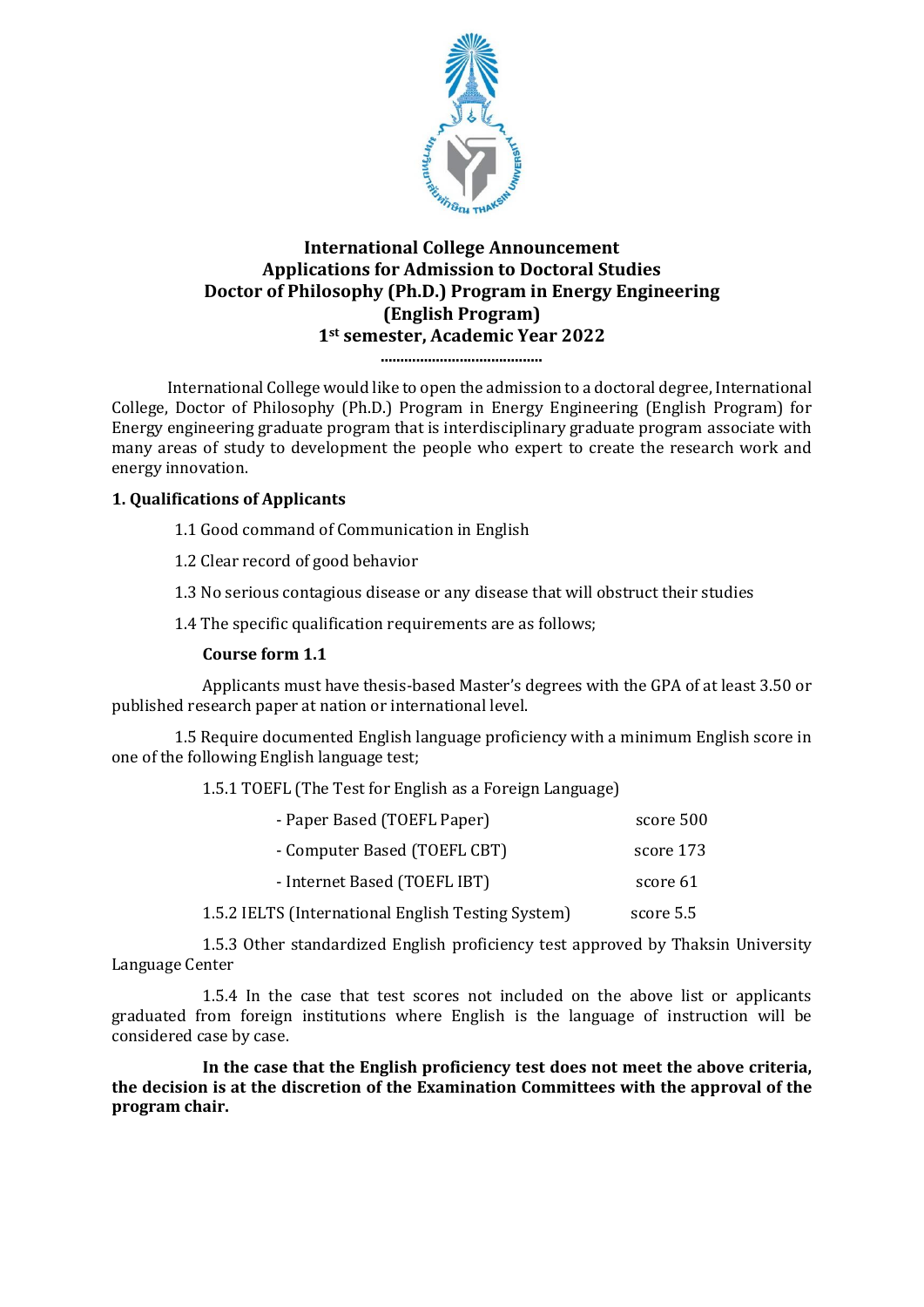## **2. Selection Criteria**

2.1 Applicants will be considered from the educational background, research and/or work experiences including recommendation letter of educational, work experiences and behavior.

2.2 Applicants will be considered from their thesis proposal (following the university form as attached file in this announcement) .The applicants must have a thesis proposal for connecting with potential advisors (Internal and external advisors). The applicants who need help on proposal preparation and consulting for the advisor. Please contact Asst. Prof. Dr. Sompong O-Thong by e-mail **[\(sompong.o@gmail.com\)](mailto:sompong.o@gmail.com).** University will ask the advisor to approve the thesis proposal before admission.

2.3 Interview in online program with Phone/ Face Time /Video Call/Skype/WebEx.

## **3. The feature of program**

3.1 Regular program

3.2 The semester system is adopted at Thaksin University. An academic year is divided into 2 semesters.

3.3 Period of study

The 3 year's course requires the duration of study not more than 6 academic years.

3.4 Curriculum Design

Thesis proposal formulation on the topics of interest in energy engineering; operated research, deep and expert research shall contribute to new knowledge or innovation, under the supervision of advisors, presentation and oral examination; preparation of full thesis in the designed form by TSU, research presentation in international conference and research publication in international journal at least 2 articles.

#### **4. Number of Admissions**

|                                               | Regular program             |
|-----------------------------------------------|-----------------------------|
| <b>Program / Subject Field</b>                | <b>Number of admissions</b> |
| Ph.D. in Energy Engineering (English program) | Course $1.1 = 3$ students   |

## **5. Cost of Studying**

5.1 Tuition fee 60,000 Baht per semester (not more than 6 semesters).

5.2 Application fee 1,500 Baht.

### **6. Application**

**6.1. Apply online at: http://ic.tsu.ac.th** within **February, 28 2022** with the application process as follows:

6.1.1. Please fill the form correctly

6.1.2. Please print out the form to fill your information on the application form (English Version) as attached file and scan file submit to E-mail: **international.ictsu@gmail.com.**

6.1.3. Please do the payment by transfer money to **Siam Commercial Bank: Account number: 691-2-36609-3**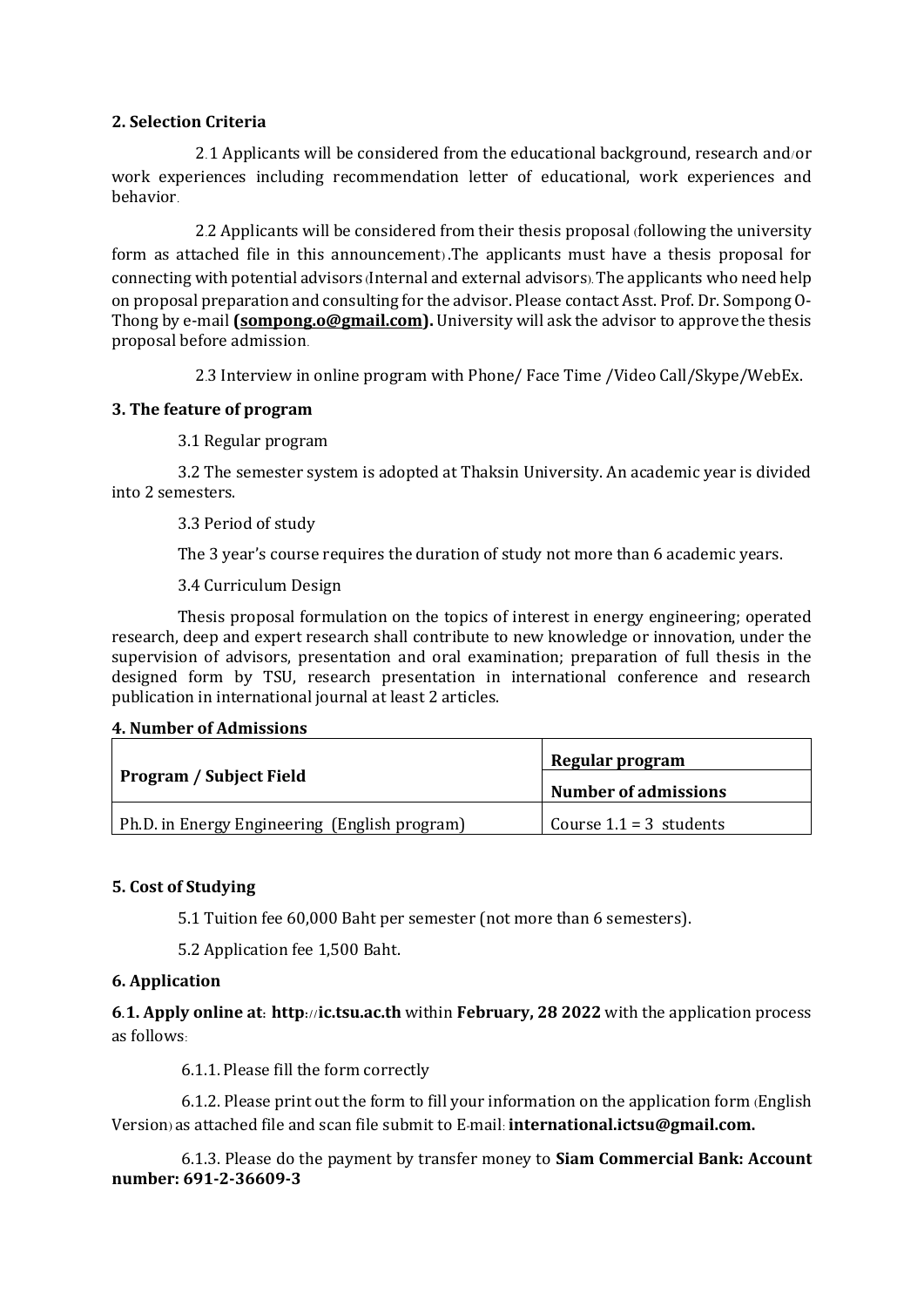6.1.4. Send the evidences by following the item 7 to International College,Thaksin University. 140 Moo.4 Kanjanavanit Road, Khaorupchang, Muang Songkhla District, Songkhla 90000 Tel. 074- 317696 or scan evidences files and send to E- mail: **international.ictsu@gmail.com** within **March,4 2022** 

It is responsibility of applicants to check application information and examination venue, available on Website [http](http://admission.tsu.ac.th/)://ic.tsu.ac.th. The applicants who do not submit the application documents and/or do not pay the application fee within the specified time are not eligible to take examination.

## **7. Required Documents of Application**

7.1 Completely fill in the application form and glue 1 inch photograph onto an application form.

7.2 Photocopy of Bachelor's degree and Master's degree certificate in the size of A4 paper. These documents consist of;

7.2.1 A photocopy of degree or certificate of graduation

7.2.2 A photocopy of official transcript

7.3 A photocopy of applicant's identification card or passport, in front and

Back side

7.4 A photocopy of name/surname change certificate (if any)

7.5 Thesis proposal (university template)

7.6 A photocopy of application fee pay-in slip

**Remarks:** For applicants who graduated from foreign higher education institutions, the university reserves the right to verify the applicants' qualifications regardless of the length of time. If the qualification of the applicants do not comply with the admission requirements of the university, the applicants will be disqualified from application and non-refundable in any case. Although the university announce the admission result, that result shall be held invalid and the applicants do not have the right to register as TSU student. If that unqualified applicants register as TSU student, the student status become invalid immediately.

#### **8. Process Time**

| <b>Process</b>                                                                                                                                                                                 | Period                                |
|------------------------------------------------------------------------------------------------------------------------------------------------------------------------------------------------|---------------------------------------|
| Apply online at http://ic.tsu.ac.th.                                                                                                                                                           | December, 27 2021 - February, 28 2022 |
| Payment for the application by transfer to Siam<br><b>Commercial Bank</b>                                                                                                                      | December, 27 2021 - March, 1 2022     |
| Final date of application and document submission                                                                                                                                              | March, 4 2022                         |
| To announce the name list who got the interview                                                                                                                                                | March, 7 2022                         |
| Interview Examination online (Telephone/Face time/<br>Video Call/ Skype/ WebEx)                                                                                                                | March, 12 2022                        |
| Announcement of the interview result                                                                                                                                                           | March, 16 2022                        |
| Payment for authorization, The person who pass the<br>admission have to do the payment for authorization at<br>5,000 THB by transfer to Siam Commercial Bank.<br>Account Number: 691-2-36609-3 | March, 16 - 23 2022                   |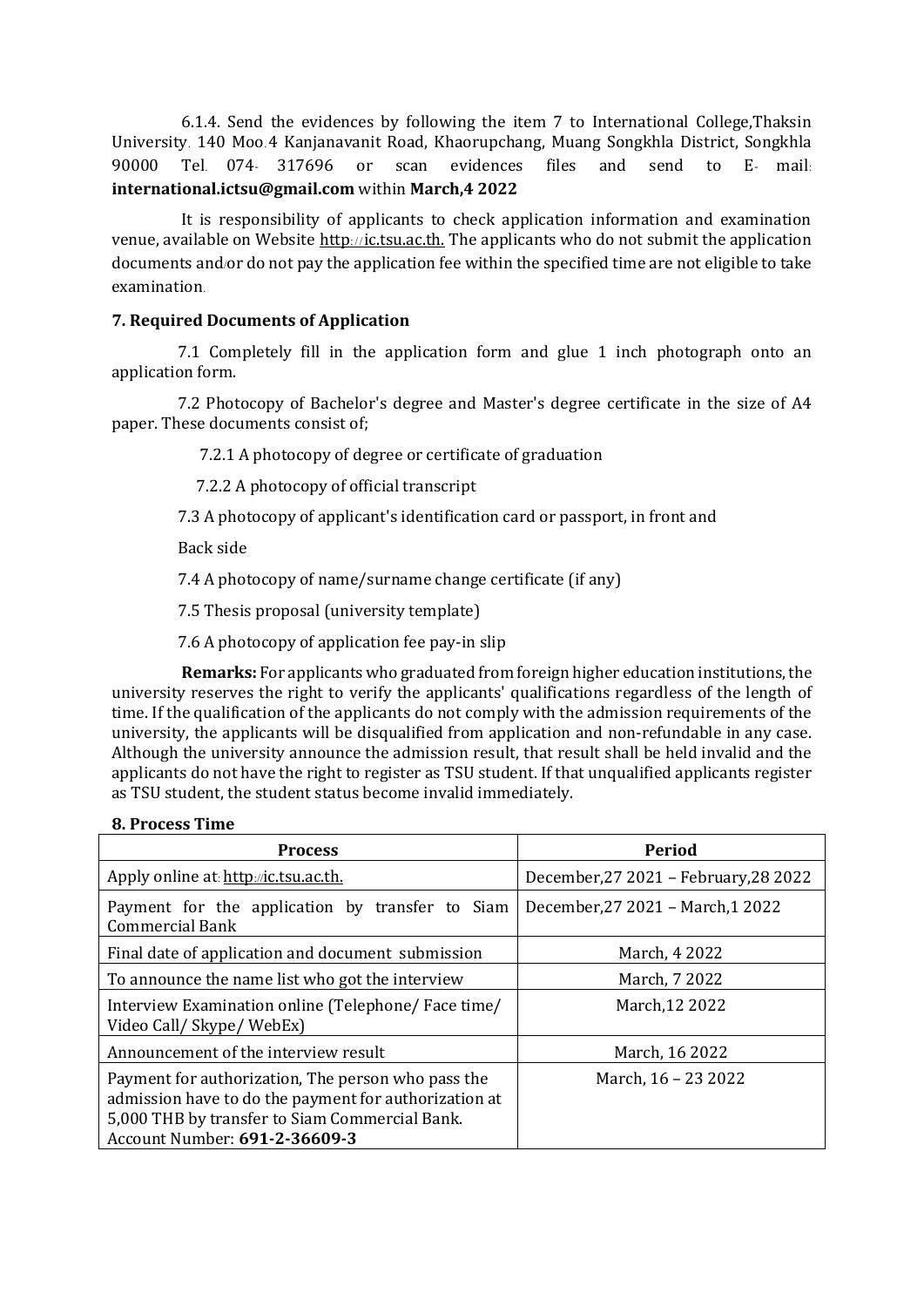#### **9. Representative to be the student**

Candidates who selected in the interview have to do the payment for authorization March, 16-23 2022. Otherwise, the authorization of student will be disclaim. Candidate who did the payment for authorization have to represent to be the student as following the date and officer that the university announce on the announcement. International College will announce on Website: **[http](http://admission.tsu.ac.th/)**://**ic.tsu.ac.th.** Candidate who not represent to be the student and not attend the orientation as following the date will be disclaim to be the student of university, and International College not refund any payment.

### **10. Document preparation and self-report information**

10.1 Original and photocopy of Bachelor's degree and Master's degree certificate. These documents consist of;

10.1.1 Two photocopies of degree or certificate of graduation

10.1.2 Two photocopies of official transcript

10.2 A photocopy of house registration documents

10.3 A photocopy of identification card/passport

#### **11. Semester begins**

The university is scheduled to open its 1<sup>st</sup> semester academic year 2022 on July, 2022

#### **12. Contact Details**

Faculty of Engineering, Thaksin University Patthalung Campus. 222 Moo 2,Ban Praw, Pha Payom, Patthalung 93210 Thailand, Tel: +66 7460 9600 – 3602-3

International College,Thaksin University. 140 Moo 4, Kanjanavanich Road, Khao Rup Chang, Muang, Songkhla 90000 Thailand, and Tel: +66 7431 7697 **Website: www.ic.tsu.ac.th or E-mail: international.ictsu@gmail.com**

Announced on December, 24 2021

KAsutos

**Assoc. Prof. Kasem Asawatreratanakul**  Vice President for Academic Affairs Acting Director of International College For president of Thaksin University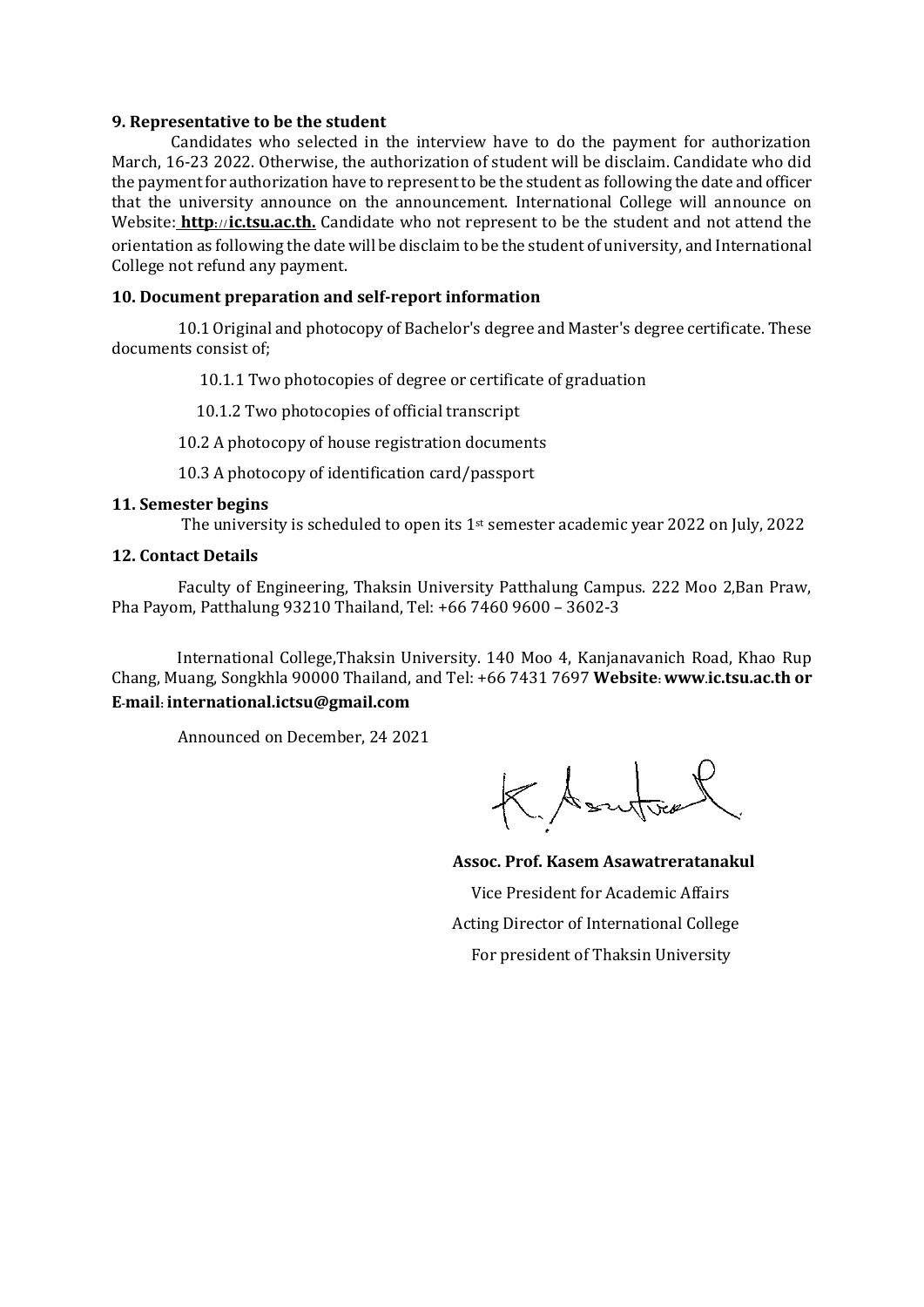

## **APPLICATION FOR ADMISSION TO THE THAKSIN UNIVERSITY INTERNATIONAL GRADUATE PROGRAM Ph.D. In Energy Engineering (English Program)**

#### **How to complete this form:**

- Legibly in black ink
- With all required document
- Signed where required
- With the application fee
- Add page if needed

**(Incomplete applications will not be processed)**

## **1. PERSONAL DETAILS**

|                               | Telephone: material material material material material material material material material material material m |
|-------------------------------|-----------------------------------------------------------------------------------------------------------------|
| 2. DEGREES & EXPERIENCE       |                                                                                                                 |
|                               | List highest qualifications beginning with most recent.                                                         |
|                               |                                                                                                                 |
|                               |                                                                                                                 |
|                               |                                                                                                                 |
|                               |                                                                                                                 |
|                               |                                                                                                                 |
|                               |                                                                                                                 |
|                               |                                                                                                                 |
|                               |                                                                                                                 |
|                               |                                                                                                                 |
|                               |                                                                                                                 |
|                               |                                                                                                                 |
|                               |                                                                                                                 |
|                               |                                                                                                                 |
| <b>3. PROGRAM APPLIED FOR</b> |                                                                                                                 |
|                               | Ph.D. by Research & Thesis                                                                                      |
|                               | Transfer to Ph.D. from other Doctoral                                                                           |
|                               |                                                                                                                 |
|                               |                                                                                                                 |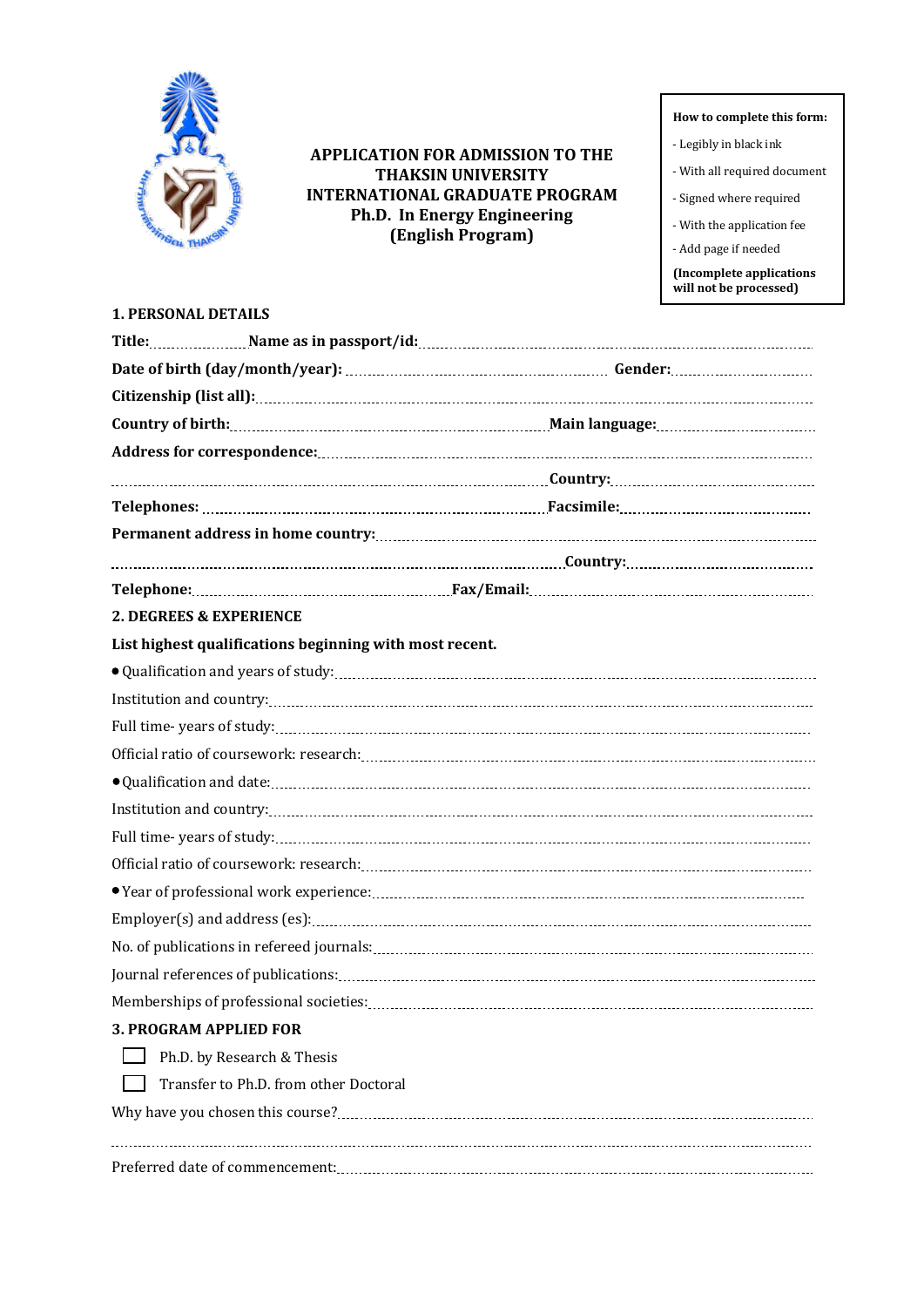#### **4. REFERENCES**

List names and contact details of two referees who may be asked for confidential advice about your suitability.

|                                      | $Country: \begin{tabular}{cccccc} \textbf{Country:} & \textbf{0} & \textbf{0} & \textbf{0} & \textbf{0} & \textbf{0} & \textbf{0} & \textbf{0} & \textbf{0} & \textbf{0} & \textbf{0} & \textbf{0} & \textbf{0} & \textbf{0} & \textbf{0} & \textbf{0} & \textbf{0} & \textbf{0} & \textbf{0} & \textbf{0} & \textbf{0} & \textbf{0} & \textbf{0} & \textbf{0} & \textbf{0} & \textbf{0} & \textbf{0} & \textbf{0} & \textbf{0} & \textbf{0$ |
|--------------------------------------|----------------------------------------------------------------------------------------------------------------------------------------------------------------------------------------------------------------------------------------------------------------------------------------------------------------------------------------------------------------------------------------------------------------------------------------------|
|                                      |                                                                                                                                                                                                                                                                                                                                                                                                                                              |
| <b>5. ENGLISH PROFICIENCY</b>        |                                                                                                                                                                                                                                                                                                                                                                                                                                              |
|                                      |                                                                                                                                                                                                                                                                                                                                                                                                                                              |
| Native English speaker or equivalent |                                                                                                                                                                                                                                                                                                                                                                                                                                              |
| <b>6. FINANCIAL GUARANTEE</b>        |                                                                                                                                                                                                                                                                                                                                                                                                                                              |

 $\Box$  I have sufficient funds for fees and living

 $\Box$  Family funds sufficient for fees and living

 I have a scholarship from: The scholarship covers the following: 

#### **7. SIGNED DECLARATION**

I declare that:

- All information herein is true and complete (failure to disclose relevant information may result in exclusion)

- Thaksin University International Graduate Program may make enquiries about me from any source.

- If I am awarded any financial assistance from Thaksin University I may hold another equivalent award at the same time and will declare all other assistance.

- I will be able to meet all fees and living costs for the expected full duration of the program in which I enroll.

- If I am awarded any assistance from Thaksin University on the basis of misleading information. I will repay all fees, allowances, remissions and others.

- My personal information may be released to Royal Thai Government.

- I must be easily accessible for an application interview.

- Thaksin University may inform other tertiary institutions if any of the material presented to support my application is found to be false.

- All document submitted become the property of Thaksin University International Graduate Program.

- The application fee is non-refundable.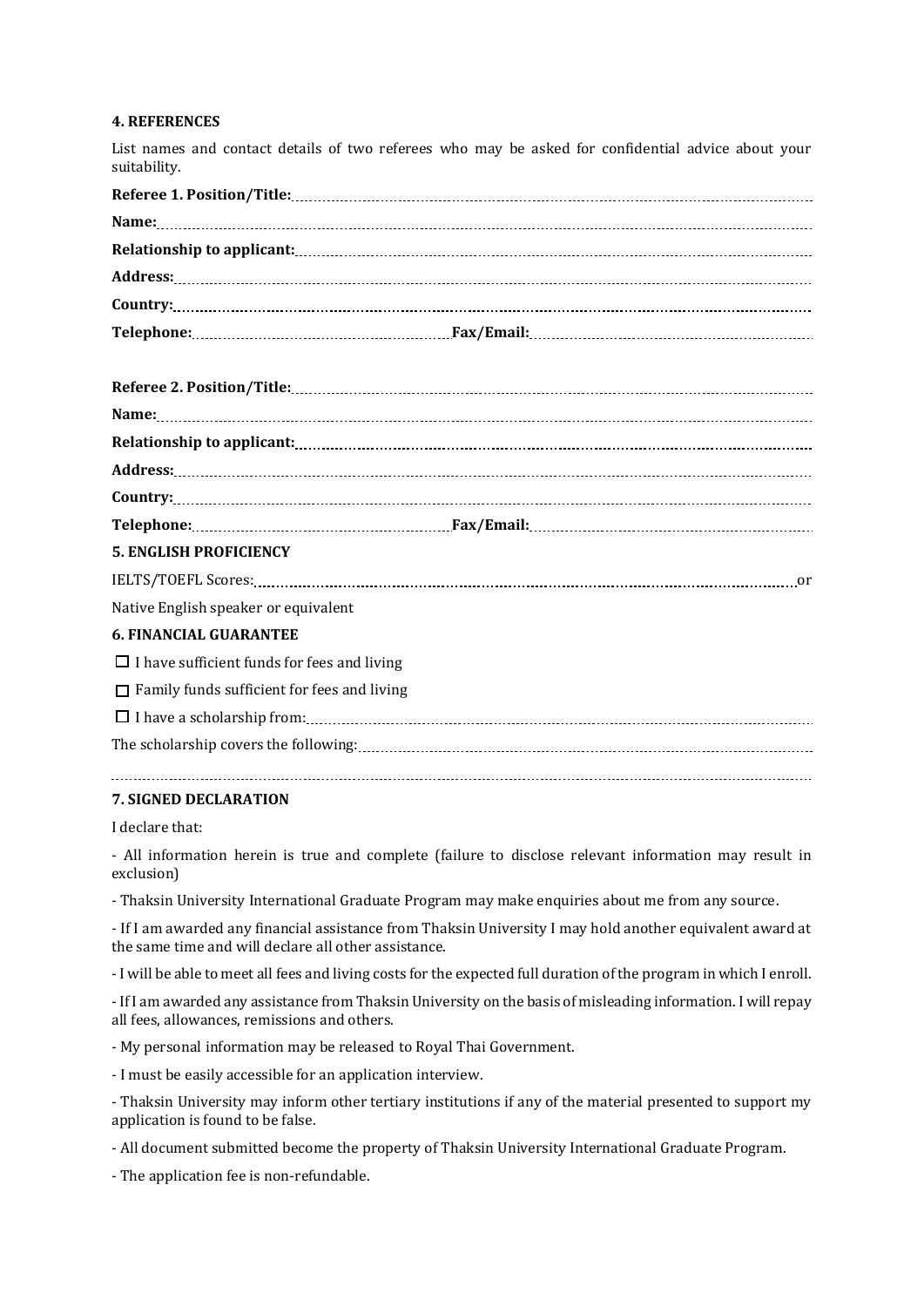#### **8. APPLICATION FEE**

I attach the  $1,500$  Baht application fee

 $\Box$  I attach a receipt

## **9. ATTACHMENT**

 $\Box$  Two academic referee reports of past performance, signed by accredited educational institution; different referee from section 4.

 $\Box$  A copy of your curriculum vitae summarizing academic and professional experience certified by you as accurate.

 $\Box$  Two recent clear passport-size photographs.

 $\square$  One copy of all information pages of passport certified as true by representative of your university or relevant embassy with the name, position, and address of the representative clearly signed on the photograph page.

 $\square$  One English copy of all professional qualifications certified as true by a designated officer of the granting institution – translations must be signed by the same officer.

 $\square$  One copy of academic transcripts that include enrolment dates, subjects, grades and the title of the award conferred certified as true by a designated officer of the granting institution – translations must be signed by the same officer.

□ Certified copies of IELTS or TOEFL results

 A one-page outline of the field of study interest for Master's and two pages for Ph.D. coursework programs, and two and four page research proposal outlines for research-based Masters and Ph.D. programs respectively.

**Note:** If you feel that any requirement in the form is not relevant to your application, please duly record this in the appropriate Section and indicate the reasons here below:

Please submit documents in scanned form to:

#### **international.ictsu@gmail.com**

Fax: +66(0) 74317697

With copy by secure post to:

International College, Thaksin University 140 Karnjanawanich Road, Muang Songkhla 90000 Thailand